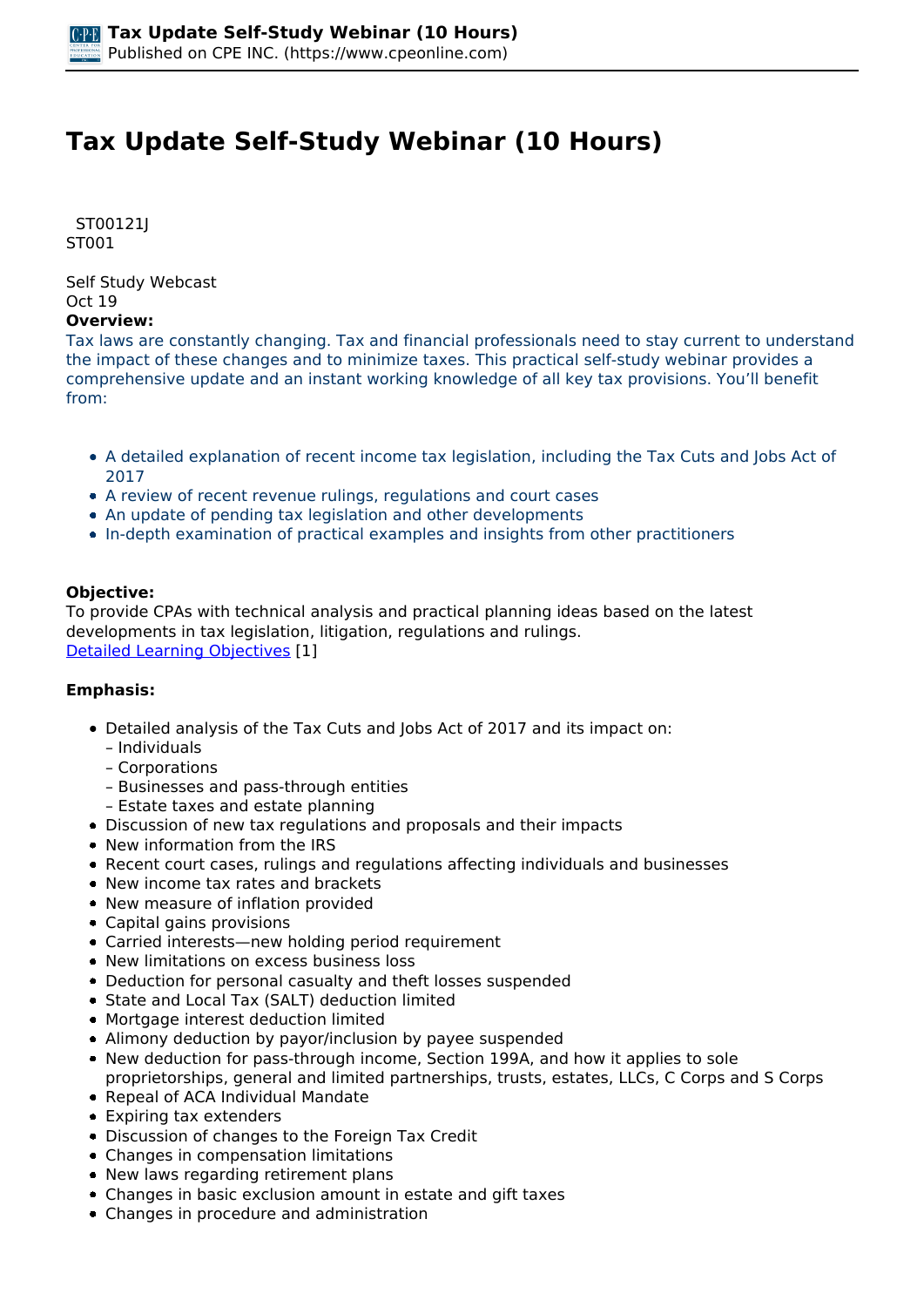

*• Identify the relative level of US Congressional action in response to the Coronavirus • Identify recent changes to individuals' itemized deductions made by the TCJA, the SECURE Act, the CARES Act and the Consolidated Appropriations Act of 2021 • Identify the TCJA's effect on the capital gains and qualified dividends tax rates • Recognize recent changes made to the individual "kiddie tax" • Identify the current applicability of the AMT on individual taxation • Recognize the current annual gift tax exclusion amount • Recognize changes made to retirement plan RMDs under the SECURE Act • Recognize the overall approach taken by Congress to give income tax relief to pass-through income recipients • Identify the basic formula for tax relief under Section 199A • Recognize the definition of a "qualified trade or business" under Section 199A • Recognize those types of professional service businesses falling outside the limitations of non-qualifying businesses • Identify the scenarios under which limitations to the Section 199A deduction will apply • Identify the separate limitation formulas associated with qualified and nonqualified business income • Identify the new corporate tax rate structure under the TCJA • Identify the recent changes made to the limitation on the deductibility of business interest under the CARES Act*

## *Bottom***Prerequisite:**

*Working knowledge of federal income taxes.*

#### **Preparation:**

*No advance preparation required.*

## **Level of Knowledge:**

*Overview.*